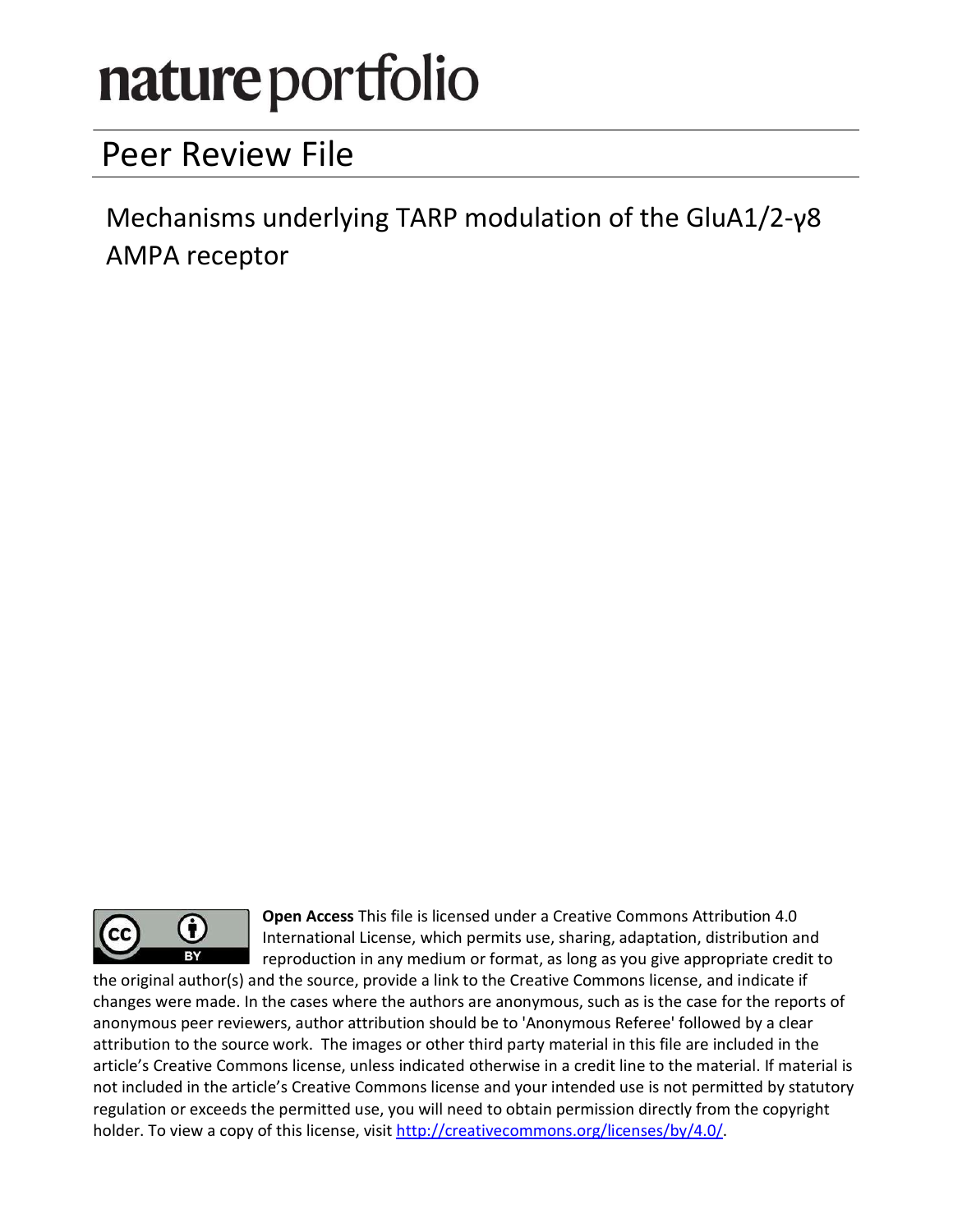<b>REVIEWER COMMENTS</B>

Reviewer #1 (Remarks to the Author):

This manuscript reports systematic comparisons of the molecular models of heteromeric AMPARgamma8 complex in different functional states. The results provide important mechanistic insights into the isolated effect of g8 mediated modulation in contrast to a more complex (and physiological) setting when CNIH2 is co-present. The cryo-EM maps are at high quality, except for the beta1 loop. The MD simulation is used effectively to interpret the low-resolution features in the map. Key advances are (1) the new residue contacts that occur in the open channel state between g8 TM4 and M2 that controls modulation of rectification, (2) the identification of patch 1 and 2 of the LBD that contact g8 beta1 loop, (3)the structural coupling of the Q/R site side chain and M3 during the gating cycle, (4) the differential positioning of the ion-like densities in the pore between conformations, (5) the rearrangement of side chain contacts at the apex of the M3 and the surrounding pre-M1 collar upon gate opening in comparison to when CNIH2 is present, and (6) the hypothesis that charges in the g8 beta4 loop funnels ions to the pore. Important functional models deduced from the structures are tested by recording from mutant channel complexes with key residues interrogated. These new mechanistic insights are critical in understanding the mechanism for the AMPAR gating modulation by TARPs. Overall, this work is an important contribution to the field of molecular neuroscience and ion channel structural biology. The following are some suggestions.

Major points:

Were there any reconstructions with one CTZ, which may represent partially desensitized structures? What I am wondering is if there is a structure with only one LBD dimer desensitized.

Providing the resolutions, global and local, of the maps in Extended Fig 7 would be informative to evaluate the map quality. Please also provide the angular distribution of the particles contributing to these reconstructions. In the starting map of C1 symmetry, there are two sides (front and back) to consider in choosing the mask of the LBD and beta1 loop. What is does the map look like if you refine (or classify) the rear side with an appropriate mask? It is curious how much asymmetry exists in the beta1 loop interaction with the LBDs?

The angular distribution of the particles is skewed to the top views. It appears as if the majority of the particles with the side views (shown as class averages in Extended Fig1b) were removed during the 3D alignment and refinement (Extended Fig2). The skewed distribution does not appear to have introduced concerning artifacts, but it is puzzling where all of the side views in the 2D class averages disappeared. Some comments on this point in the methods would be helpful.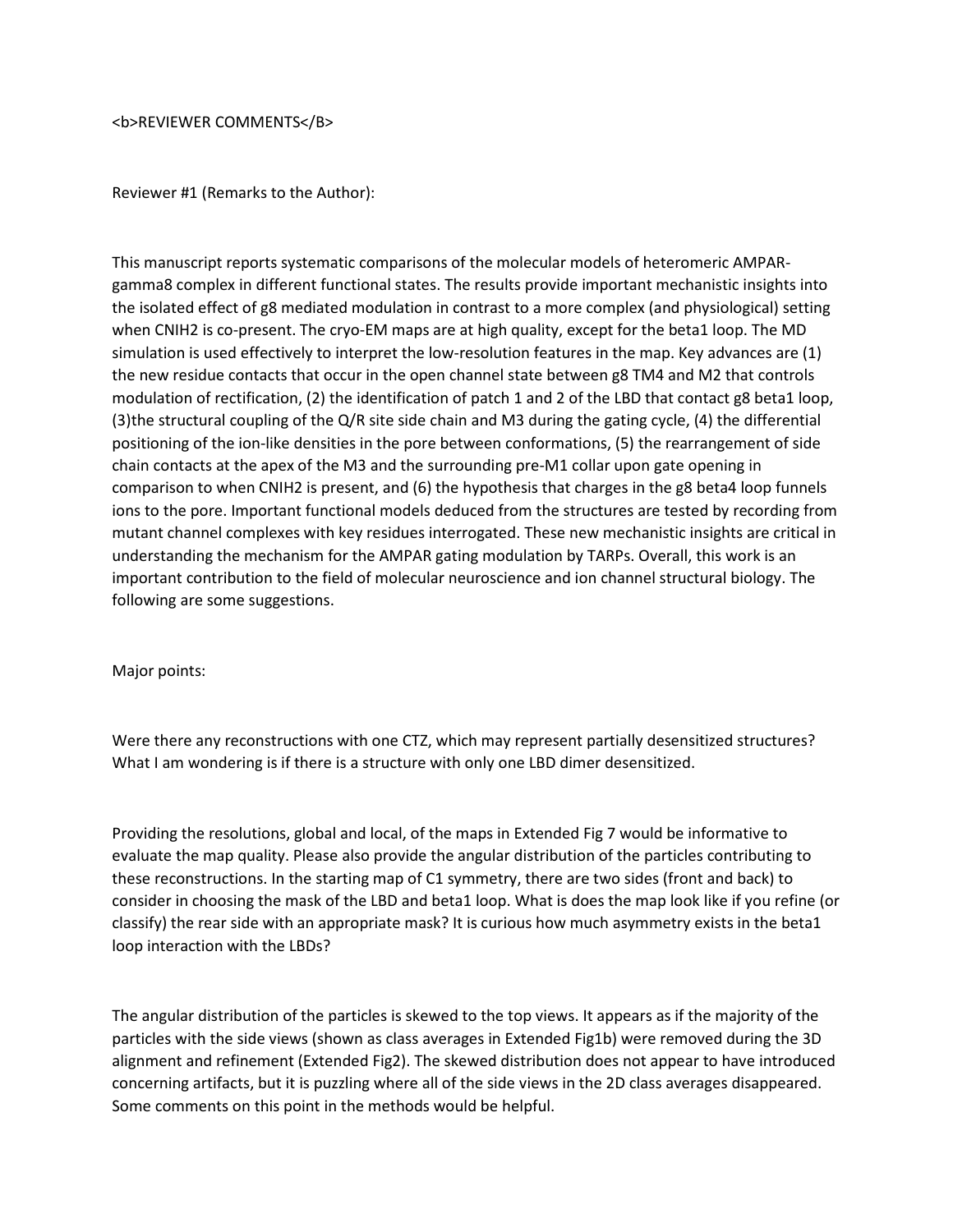The authors demonstrate the residue contacts between gamma-8 TM4 and M2 helix, and further show functional significance of the contact in modulating rectification. The residue GluA1 D586 on the cytoplasmic side of the filter loop was shown to have functional significance in the rectification (Soto et al JN 2009). Is this residue altered in anyway in the presence of gamma-8 in the author's structure?

The flexible beta1 loop of gamma-8 is somewhat visible, which appears to be at relatively low resolution. The authors did an excellent job collecting a large dataset to partially resolve the loop. The molecular interpretation of the peripheral densities of the loop, however, relies heavily on the MD simulations, and leaves questions about whether the two orthogonal approaches (cryo-EM and MD) are producing coherent models. The Patch 1 and 2 on the LBD are interrogated by mutations and the result makes a convincing case. The hypothesis would be further strengthened by recording from the complexes with mutations in the beta1 loop that are predicted by MD to make contact with the two LBD patches.

In the methods, the boundary of the beta1-loop chimera made between gamma-2 and gamma-8 should be provided with exact the amino acid sequences of the junction. The loops are divergent among the TARPs and small changes may have functional consequences. It is interesting that the authors find that only the recovery from desensitization was affected by exchanging the loop. Examining how the chimeric loop behaves in MD simulation in comparison to the wild-type gamma-8 might help identify residues in the beta1 loops that contribute to modulating recovery.

Minor issues:

Scales for the vectors that indicate the motion should be provided in Extended Fig 5. The definition for center of rotation for the LBD should be provided in the methods or in the legend on Extended Fig 5.

Extended Fig 12d: The labels are placed in a confusing way. The locations of labels for GluA1 and TARPg-8 could be exchanged. The lipid label might be clearer, if placed on the bottom.

Reviewer #2 (Remarks to the Author):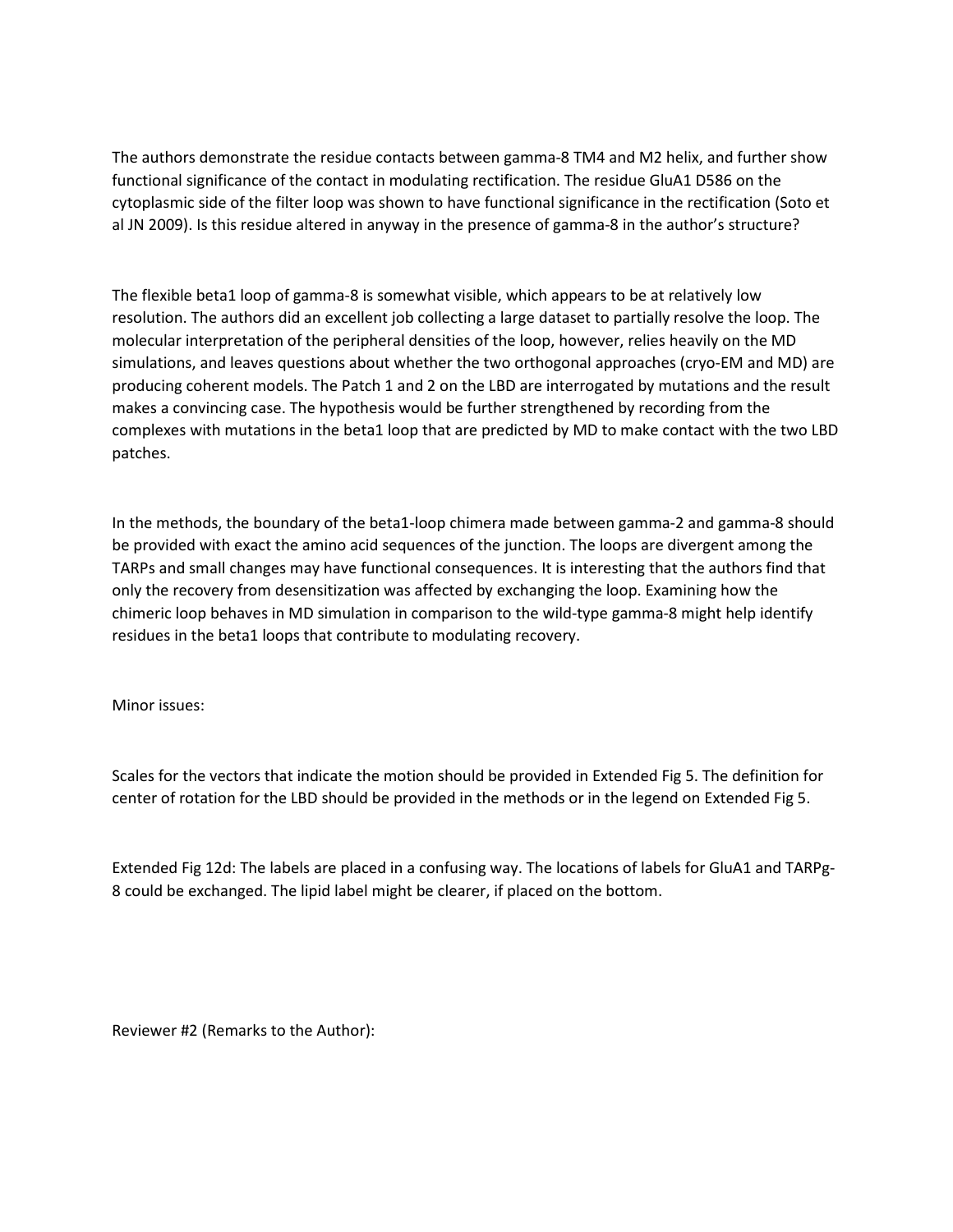The manuscript by Herguedas et al. presents a combined study using cryo-electron microscopy, MD simulations and patch clamp electrophysiology to investigate the role of TARPs in AMPA gating and conductance. The presented cryo-EM structure is of high quality and the overall finding is robust and novel. I have nevertheless some minor issues mainly related to the MD simulation part.

1. The authors discussed about the MD simulations of GluA1/2-gamma8 complexes. It would be very useful for the readers, if the authors could provide more details about MD simulations in the main text, e.g. How long are the simulations altogether? What were the starting structures of these simulations? Do the simulations of resting state and open state show similar interaction profile between LBD and gamma-8?

2. The authors described a coupling between the gate and filter entrance via Ile613? Did the authors perform additional mutation studies to confirm the role of Ile613?

Reviewer #3 (Remarks to the Author):

The manuscript by Herguedas describes the resolution of GluA1/2 heteromeric AMPA receptor complexes containing the gamma-8 TARP in open and desensitized states. The new information in this report complements two recent studies published in Nature, one from the same research group, which described GluA1/2 with gamma-8 and CNIH2 (Zhang 2021) and native hippocampal AMPA receptors with TARPs, CNIH2, and SynDIG4 (Yu 2021). It is also represents an extension of another study with the receptor complex from the same laboratory in 2019. The data is of high quality as is typical from the Greger laboratory, and the structures are analyzed and discussed rigorously.

The key assessment for the current report whether it contributes new, substantive insights to understanding of TARP modulation of AMPA receptor gating. The Introduction does an inadequate job of setting up the context for this study, unfortunately. The Results and Discussion are much more informative in that regard. The data refines some of the molecular contacts described in previous structures and extend the resolution of contacts between subunits and auxiliary proteins. The take-away messages from this and the earlier 2021 study appear very similar. For example, the last paragraph of the Herguedas Introduction describes, "gating-state-specific contacts of the extracellular γ8 loops with the LBDs and gating linkers", which also was reported in the Zhang 2021 Nature study ("TARPs engage the LBDs and the M1 and M3 gating linkers through their extracellular portion", last paragraph). The current report takes a similar approach but leaves out the CNIH2 protein, which the Yu paper suggests is a common constituent of native AMPA receptors complexes. One is left wanting an explanation from the authors why these results yield a new understanding of TARP modulation of gating because they are inadequately contextualized with existing literature and structures.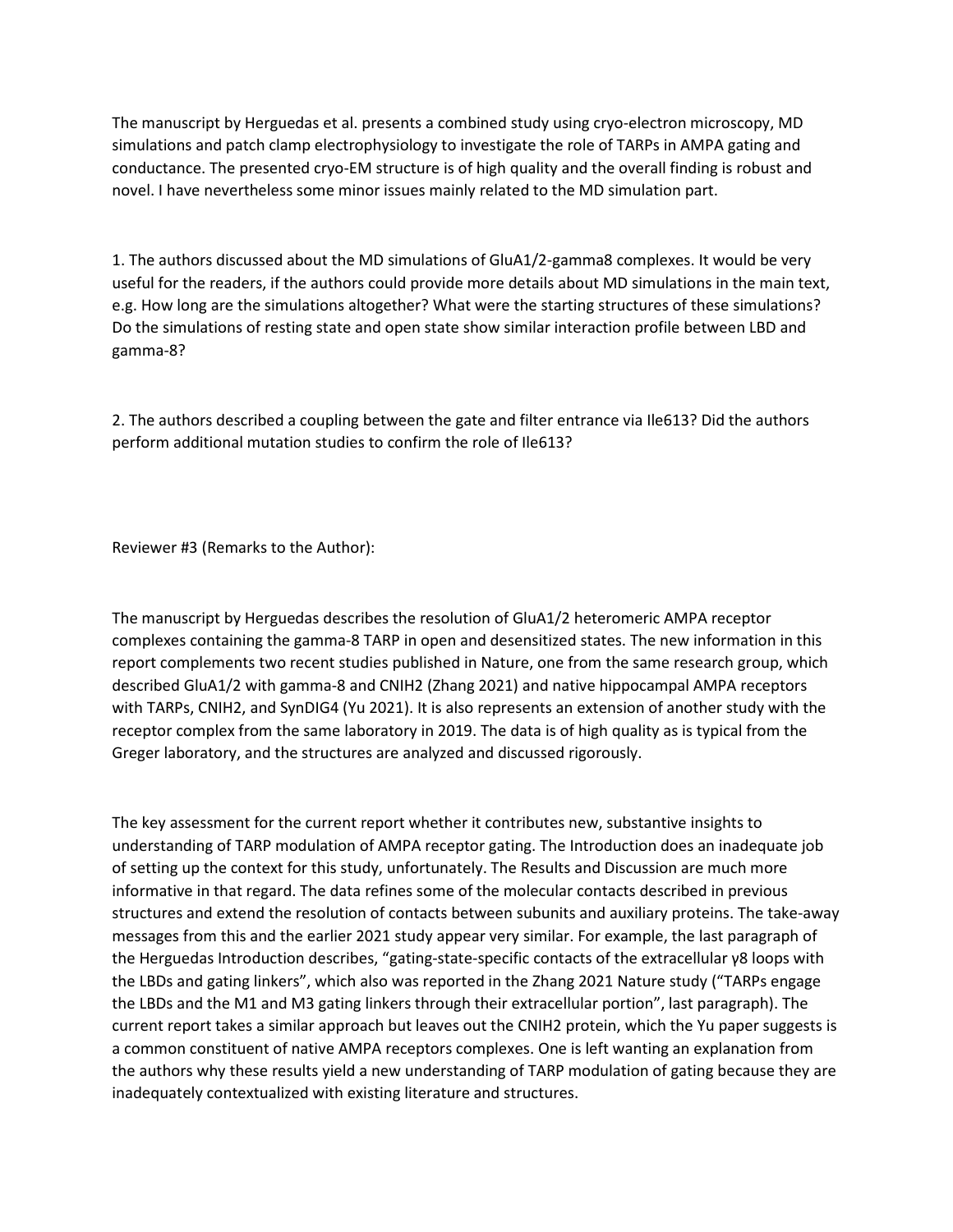#### Minor criticism

The authors state that the TARPs, "modulate gating through currently unresolved mechanisms", and cite studies which arguably report the very thing they claim has not been done. As well, one might note that the Ben-Yaacov 2017 paper is titled, "Molecular Mechanism of AMPA Receptor Modulation by TARP/Stargazin", which could reasonably be interpreted as providing mechanistic insight into modulation of gating by auxiliary subunits. It is difficult to understand why the authors felt obliged to make this sort of sweeping statement given the plethora of contradictory reports. Perhaps they had in mind a narrower meaning; if so, more precise wording is recommended.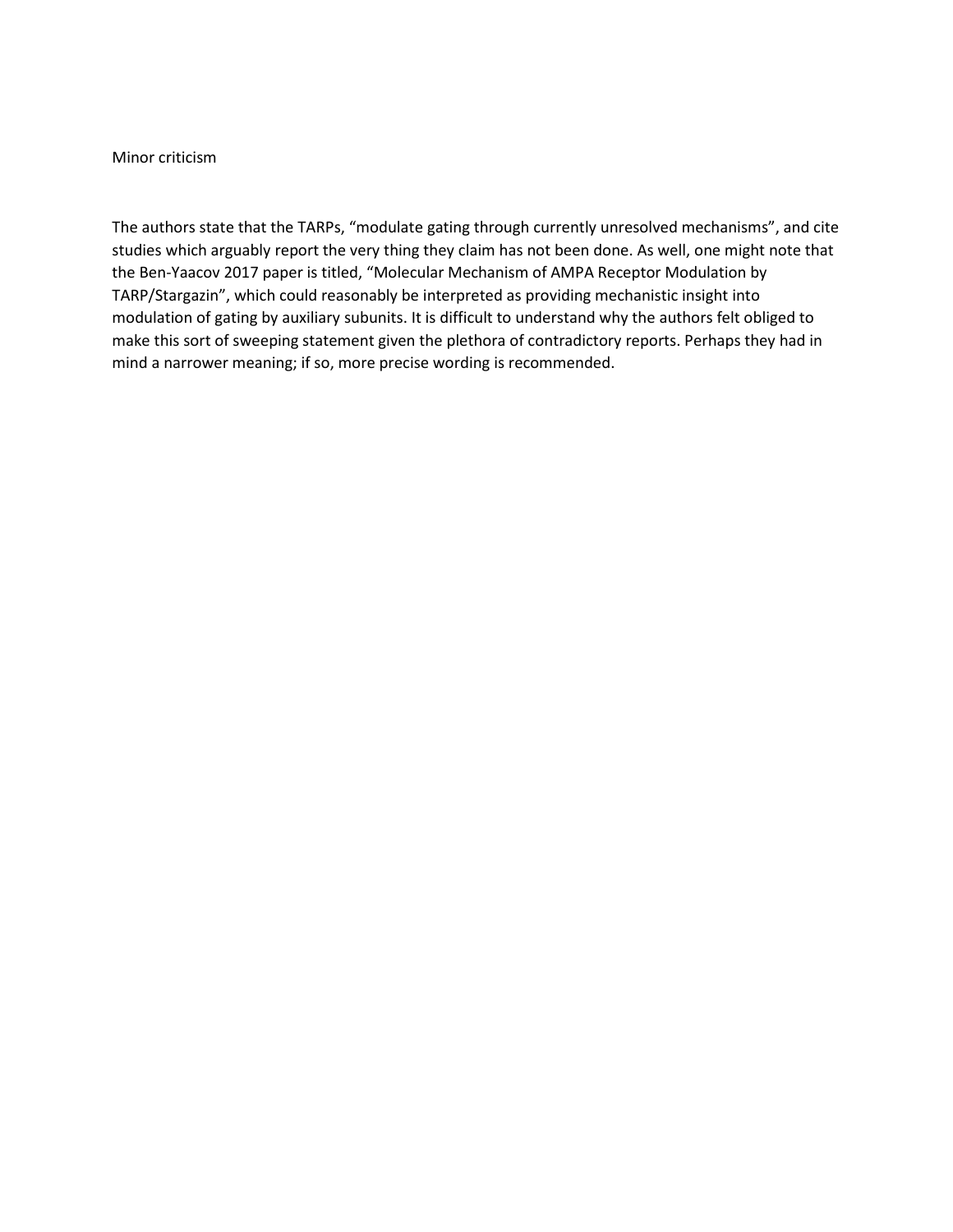#### **Response to reviewers Nat Comm. -21-30995-T (Herguedas et al.)**

### **Reviewer #1:**

This manuscript reports systematic comparisons of the molecular models of heteromeric AMPAR-gamma8 complex in different functional states. The results provide important mechanistic insights into the isolated effect of g8 mediated modulation in contrast to a more complex (and physiological) setting when CNIH2 is co-present. The cryo-EM maps are at high quality, except for the beta1 loop. The MD simulation is used effectively to interpret the low-resolution features in the map. Key advances are (1) the new residue contacts that occur in the open channel state between g8 TM4 and M2 that controls modulation of rectification, (2) the identification of patch 1 and 2 of the LBD that contact g8 beta1 loop, (3)the structural coupling of the Q/R site side chain and M3 during the gating cycle, (4) the differential positioning of the ion-like densities in the pore between conformations, (5) the rearrangement of side chain contacts at the apex of the M3 and the surrounding pre-M1 collar upon gate opening in comparison to when CNIH2 is present, and (6) the hypothesis that charges in the g8 beta4 loop funnels ions to the pore. Important functional models deduced from the structures are tested by recording from mutant channel complexes with key residues interrogated. These new mechanistic insights are critical in understanding the mechanism for the AMPAR gating modulation by TARPs. Overall, this work is an important contribution to the field of molecular neuroscience and ion channel structural biology. The following are some suggestions.

*We thank the reviewer for the positive feedback on our work.*

Major points:

- Were there any reconstructions with one CTZ, which may represent partially desensitized structures? What I am wondering is if there is a structure with only one LBD dimer desensitized.

*We did not obtain any reconstruction of sufficient quality that could represent a partially/semi desensitised model. The dataset containing 448K particles, included ~ 250K particles that belonged to neither the open or desensitized state classes. 3D refinement of this subset of particles resulted in a reconstruction with an overall resolution of 8.92 Å (please see Fig. 1R below), which could correspond to a partially desensitised model, with the two LBD dimers showing different conformations. Further classification or focused refinement did unfortunately not improve its quality. Due to its low resolution, we cannot conclude whether this reconstruction is a mixture of open, desensitised and poor-quality particles, or a partially desensitised receptor.*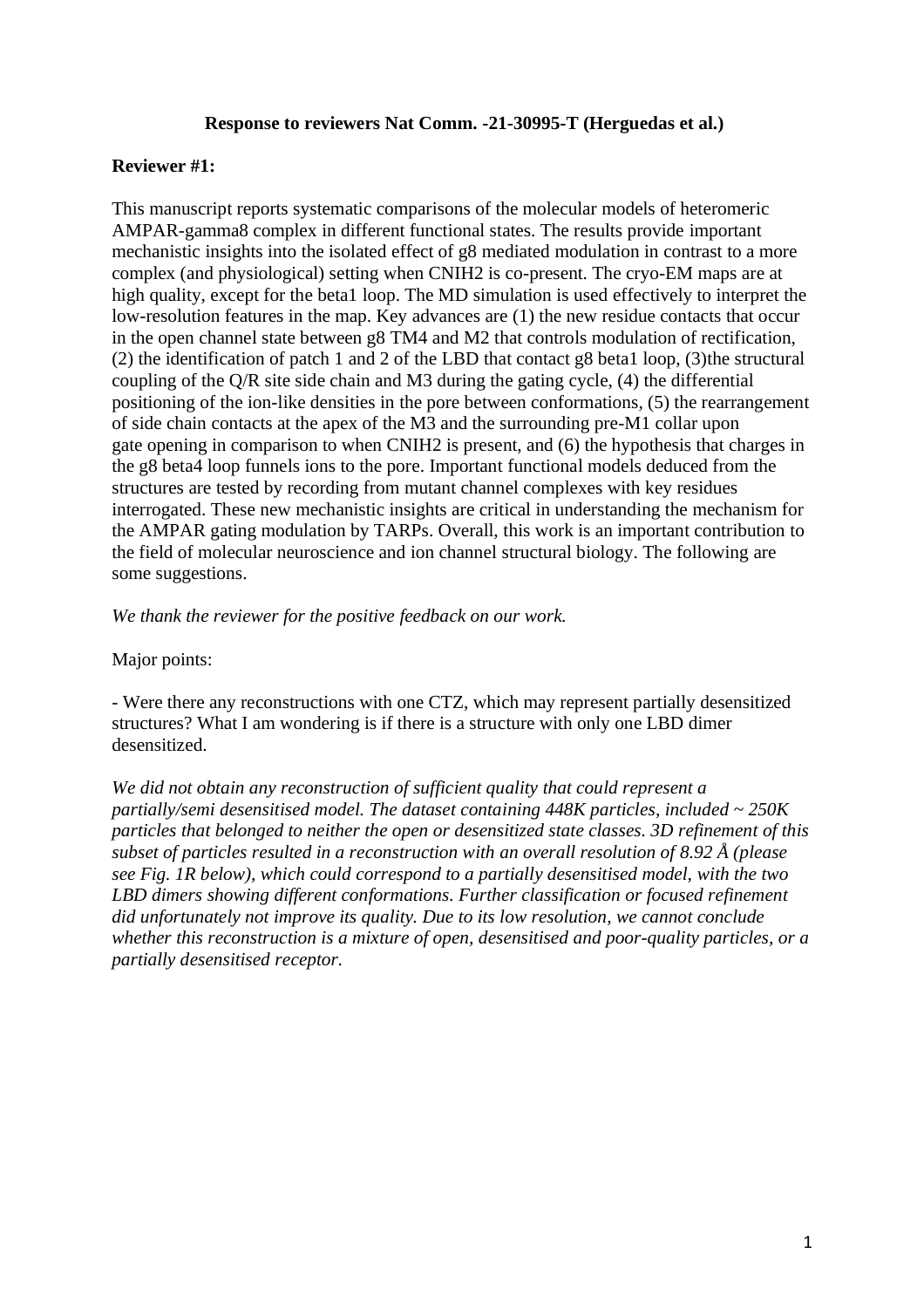**Fig. 1R:**



"open like" LBD

"desensitised like" LBD

-Providing the resolutions, global and local, of the maps in Extended Fig 7 would be informative to evaluate the map quality. Please also provide the angular distribution of the particles contributing to these reconstructions. In the starting map of C1 symmetry, there are two sides (front and back) to consider in choosing the mask of the LBD and beta1 loop. What is does the map look like if you refine (or classify) the rear side with an appropriate mask? It is curious how much asymmetry exists in the beta1 loop interaction with the LBDs?

*In the previous version of the manuscript we did not show the resolution (global or local) or particle distribution of the classes as they were the result of a classification without alignment using a mask covering the loop. To obtain these, we have now refined models corresponding to either "BD"-interactions or "AC+ no" interactions, as requested (revised Extended Data Fig. 6 and 7). Interestingly, and in support of our conclusions, the BD particles selectively generated desensitized models while the AC+no int. particles generated open state models. We have now expanded our discussion on this point and present two new figures, Extended Data Fig. 6 and 7, to document the processing strategy of each of these refined models (including local resolution and particle distribution). Moreover, focused classifications on each of these refined models using the 'loop mask' revealed that some particles initially classified as "AC+ no int" or "BD" contained some particles with the alternative loop interaction. Therefore, we performed a hierarchical classification where 3D-refinement was followed by 3D classification without alignment and then pooled classes with similar loop features. Using this strategy we obtained two new models, a "BD" model, showing a clear desensitised conformation and a strong BD-loop interaction, and an "AC" model, which shows an open-state conformation with an AC-loop interaction. The BD interaction is stronger than the AC interaction, indicating that the BD interaction is more frequent in the desensitised state than the AC interaction in the open-state.* 

*Finally, regarding asymmetry of the loop, we have observed asymmetry in all our 3Drefinements, with only one of the two loops showing a clear interaction with the LBDs. This is particularly relevant for BD LBD interactions, where the signal of the loop is relatively strong for one of the two loops, while the other is almost absent).We comment on these observations in the revised text (page 9).*

- The angular distribution of the particles is skewed to the top views. It appears as if the majority of the particles with the side views (shown as class averages in Extended Fig1b) were removed during the 3D alignment and refinement (Extended Fig2). The skewed distribution does not appear to have introduced concerning artifacts, but it is puzzling where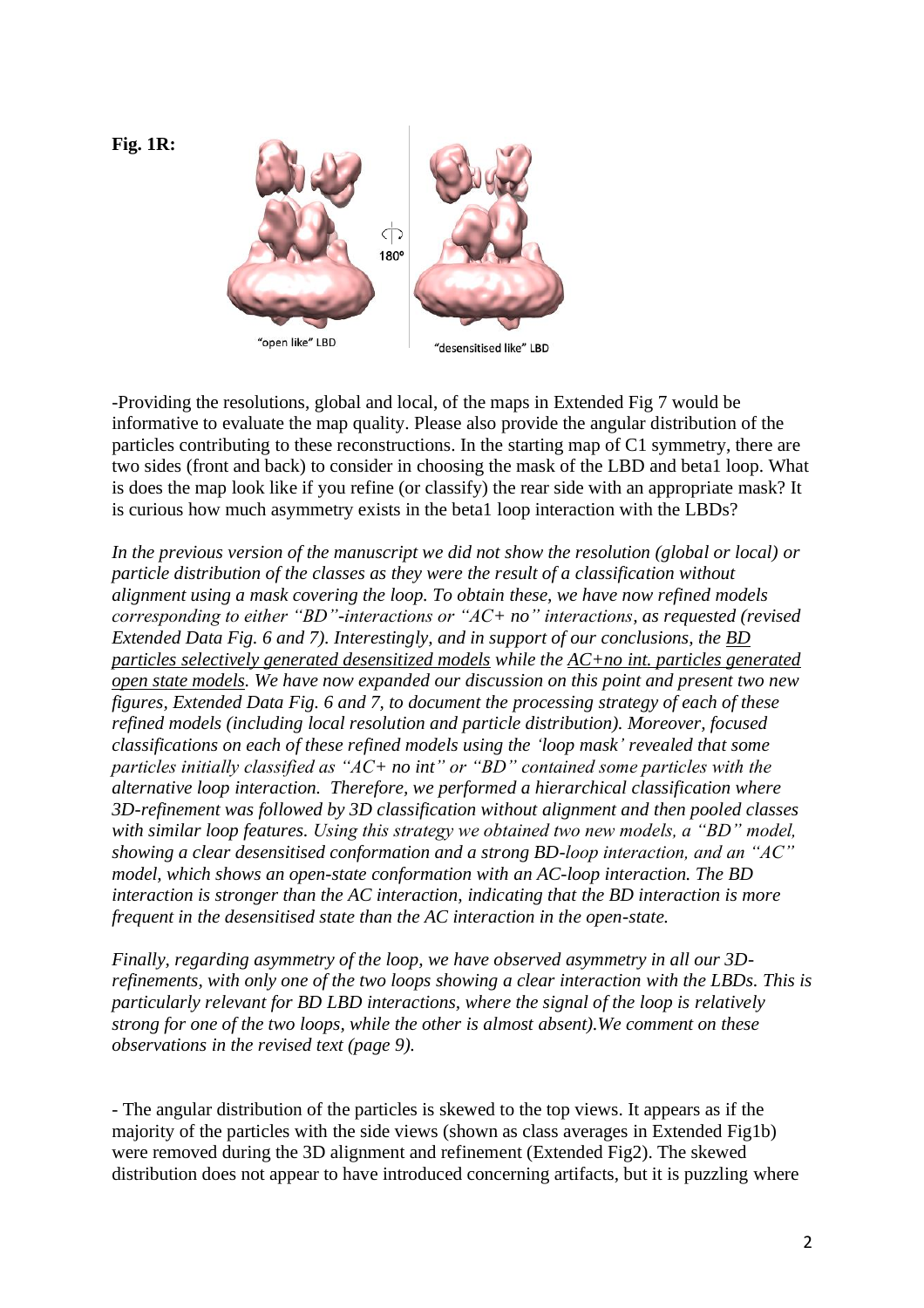all of the side views in the 2D class averages disappeared. Some comments on this point in the methods would be helpful.

*Thank you for pointing this out. To clarify, the 2D classes shown in Extended Fig. 1b were generated with particles from open and desensitised states, as we did not perform a 2D classification with un-binned particles. Therefore, the side views shown in this figure are actually present in the refined models. However, the previous version of Extended Figure 1b was showing only the first 48 classes of the 2D classification, and not all the classes, and therefore it seemed that side views were more abundant. In the revised Extended Figure 1b, we present all classes obtained after 2D classification of open+desensitised state particles. We have also analysed the particle distribution in the early stages of processing, and an excess of top views is observed at all stages of processing. Below, we show the 2D classifications of (1) Open and desensitised state particles (Fig 2R; now in Extended Figure 1B), (2) 448,000 dataset Fig 3R, and (3) Particle distribution after 3D refinement of 448K particles, where top views were also abundant (Fig 4R).* 

| 18 中      |           |           |   |           | 18 8 8 9 9 9 9 9 9  |                     |           |           |           |
|-----------|-----------|-----------|---|-----------|---------------------|---------------------|-----------|-----------|-----------|
| 148       | $\bullet$ |           | O |           |                     |                     |           | $\bullet$ |           |
| 像         |           |           |   | $\bullet$ | $\bullet$ $\bullet$ |                     | $\bullet$ | $\bullet$ |           |
| $\bullet$ | $\bullet$ |           |   |           |                     |                     |           |           | O         |
|           | 编         | $\bullet$ |   |           | $\bullet$           |                     | $\bullet$ |           | $\bullet$ |
| 唿         | $\bullet$ | 图         |   |           | a)                  | $\ddot{\textbf{q}}$ | O         |           |           |

**Fig. 2R:** 2D classification, desensitised + open state particles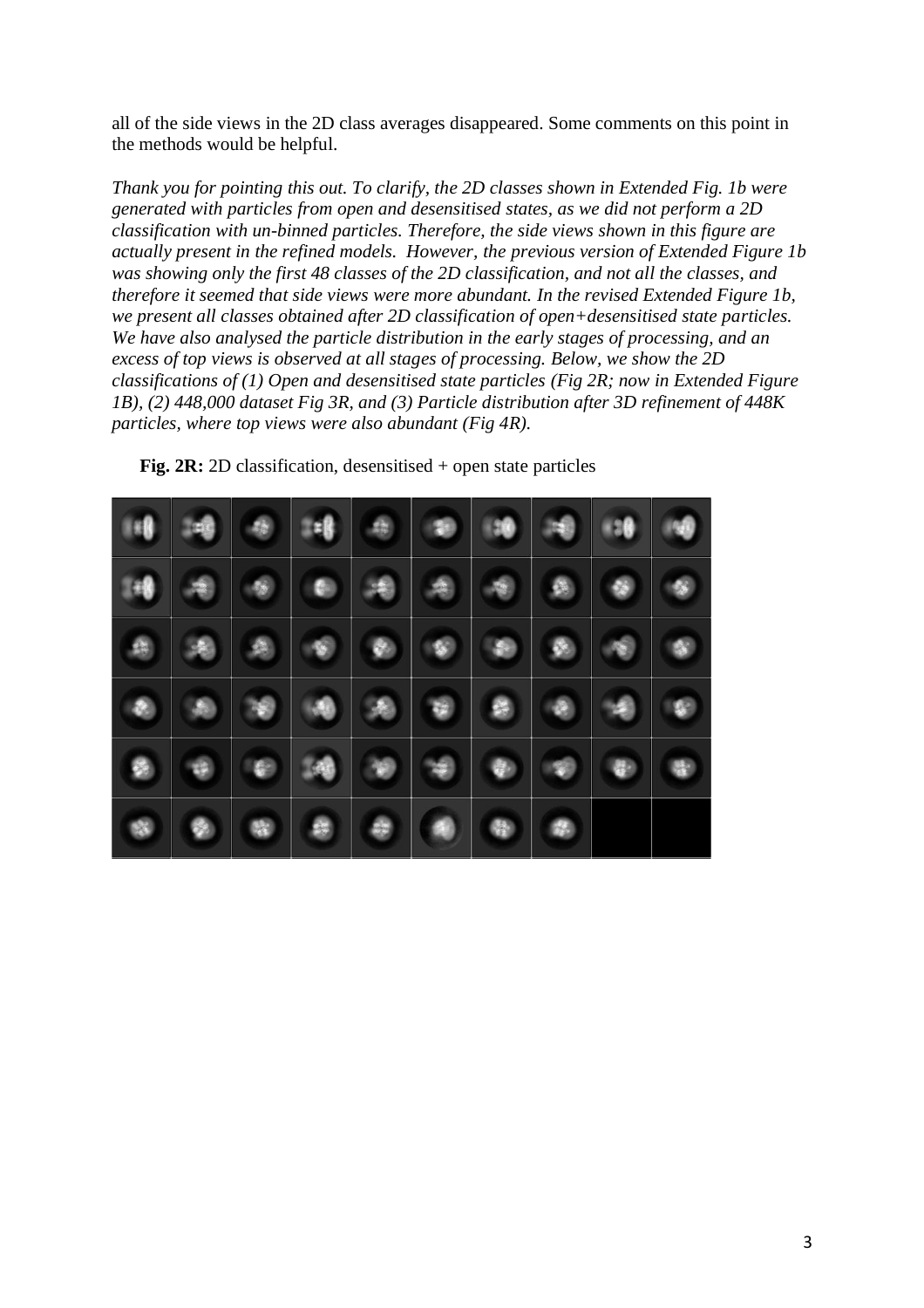|            |           | 10     10     00     01   |   |  |  |           |
|------------|-----------|---------------------------|---|--|--|-----------|
| $\bullet$  |           | $\bullet \bullet \bullet$ |   |  |  |           |
|            |           |                           |   |  |  |           |
|            |           |                           |   |  |  |           |
| $^{\circ}$ | $\bullet$ |                           |   |  |  | $\bullet$ |
| $\bullet$  | $\oplus$  | $\bullet$                 | 零 |  |  |           |

**Fig. 3R:** 2D classification, complete dataset after cleaning (448 K particles)

**Fig. 4R:** Particle distribution of the map obtained after 3D refinement of the full dataset (448K particles)



The authors demonstrate the residue contacts between gamma-8 TM4 and M2 helix, and further show functional significance of the contact in modulating rectification. The residue GluA1 D586 on the cytoplasmic side of the filter loop was shown to have functional significance in the rectification (Soto et al JN 2009). Is this residue altered in anyway in the presence of gamma-8 in the author's structure?

*As the reviewer points out, this Asp residue at the cytoplasmic pore entrance is essential for polyamine binding. The Asp side chain conformations are comparable between our current open and desensitized structures arguing against state-dependent changes. When compared against our recent (GluA1/GluA2 TARP γ8) resting state structure (PDB 7OCD), we see*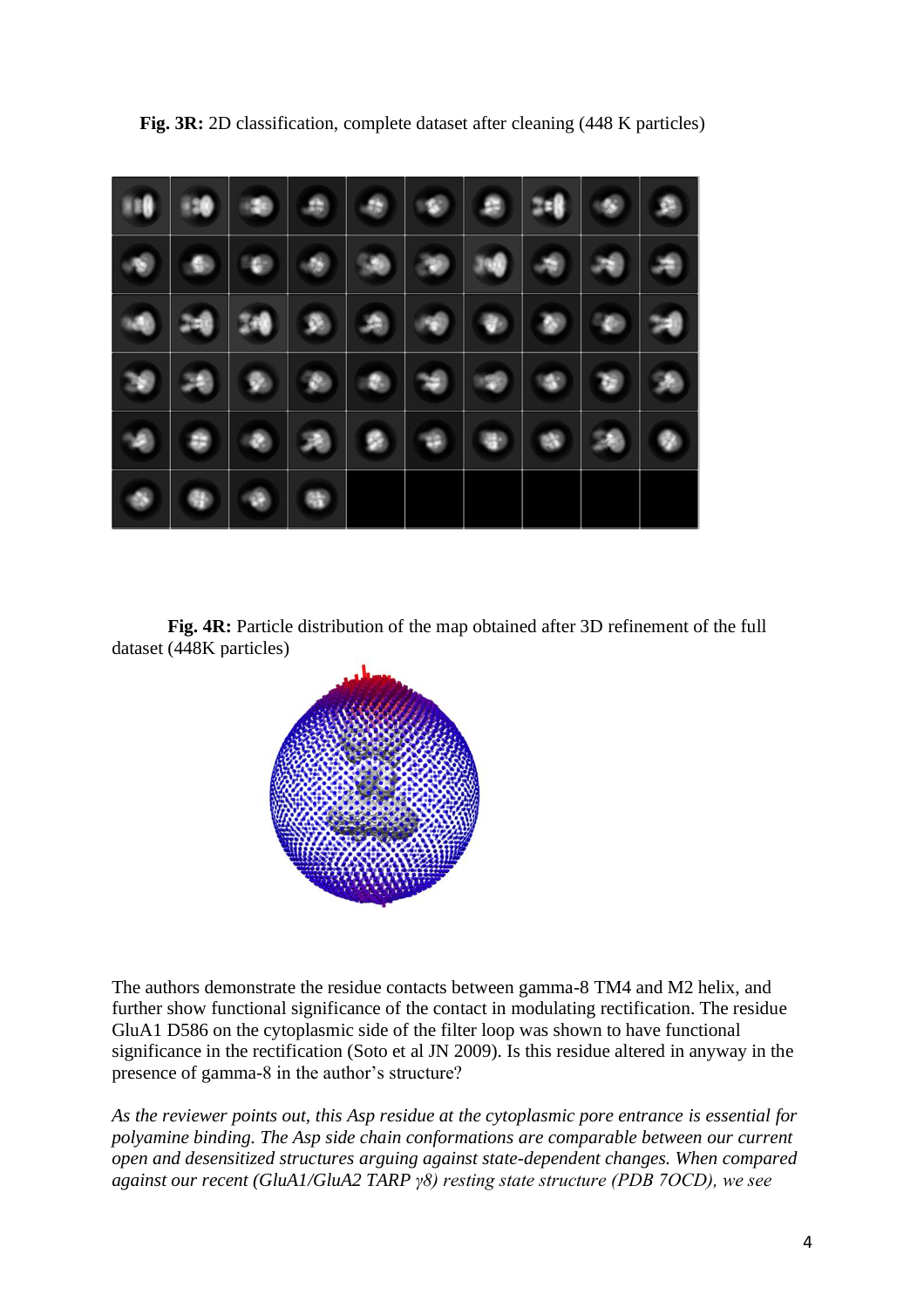*reorientation of the Asp side chains in the GluA2 subunits, but do not observe any other local alterations correlating with this change. Overall, there are currently no clear-cut state dependent changes at this site.*

The flexible beta1 loop of *γ*8 is somewhat visible, which appears to be at relatively low resolution. The authors did an excellent job collecting a large dataset to partially resolve the loop. The molecular interpretation of the peripheral densities of the loop, however, relies heavily on the MD simulations, and leaves questions about whether the two orthogonal approaches (cryo-EM and MD) are producing coherent models. The Patch 1 and 2 on the LBD are interrogated by mutations and the result makes a convincing case. The hypothesis would be further strengthened by recording from the complexes with mutations in the beta1 loop that are predicted by MD to make contact with the two LBD patches.

*As outlined in response to major point 2 (page 2) we have now conducted additional cryo-EM data processing, which further substantiated our initial observations (revised paper, Ext. Data Fig. 6 and 7). Namely, the beta1 loop selectively engages GluA2 (patch 1) under desensitizing conditions, and GluA1 (patch 2) in both resting and open states. We also obtained better maps as shown in Ext. Data Fig. 7b and c of the revision. As outlined below, to further address this point we also conducted new MD simulations of the open state, where beta-1 loop interactions with patch 2 prevail (revised paper, Ext. Data Fig. 7b, c). We feel that this additional new evidence further strengthens the major point of this results section and obviates the need for further recordings.*

In the methods, the boundary of the beta1-loop chimera made between gamma-2 and gamma-8 should be provided with exact the amino acid sequences of the junction. The loops are divergent among the TARPs and small changes may have functional consequences.

*Thank you for pointing this out. This information is now provided in the Methods section on p. 23: 'The TARP γ8 β1-loop chimera was constructed by replacing γ8 residues Leu50- Leu82, with the equivalent region of γ2 Val39-Met58.'*

It is interesting that the authors find that only the recovery from desensitization was affected by exchanging the loop. Examining how the chimeric loop behaves in MD simulation in comparison to the wild-type *γ*8 might help identify residues in the beta1 loops that contribute to modulating recovery.

*We had also considered this interesting point and had simulated the gamma8/gamma2 loop chimera, the trajectories of which are shown below (Fig. 5R). The chimeric loop can interact with the same LBD patches (Fig. 2 of the revised paper), but the dynamics and interaction range are different compared to the gamma 8 loop. However, to obtain the required sampling for an in-depth analysis, substantially more interaction events would be required, before interacting residues can be determined with some accuracy. This would require very lengthy simulations, which we feel are not justified.* 

**Fig. 5R:** 350 ns simulations of either TARP *γ8 or* the loop chimera (Ex1 of *γ2)*. Shown are overlays of the receptors every 1 ns of the entire trajectory. TARP *γ8* (green), GluA1 LBD (blue), GluA2 LBD (red).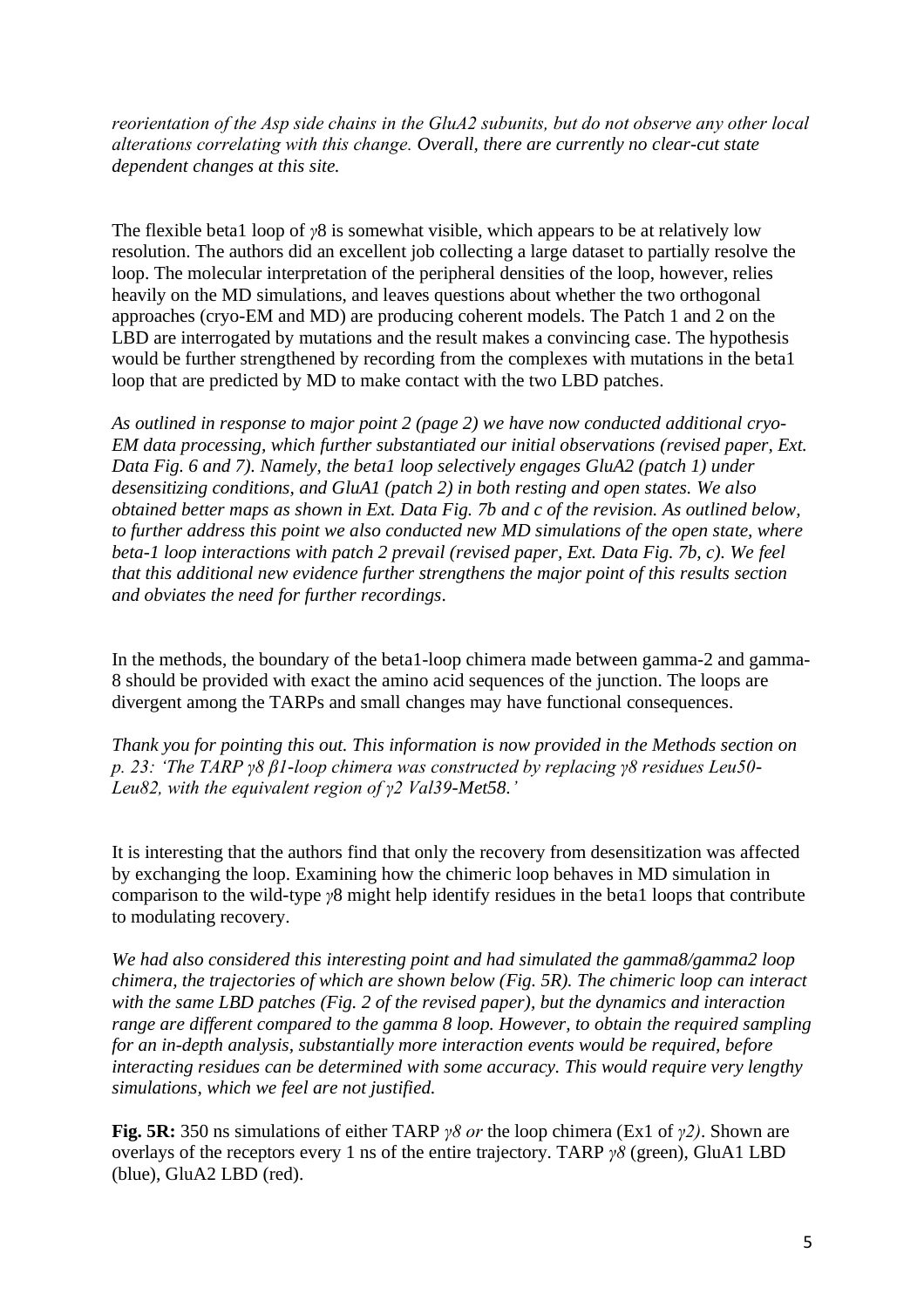

Minor issues:

- Scales for the vectors that indicate the motion should be provided in Extended Fig 5. The definition for center of rotation for the LBD should be provided in the methods or in the legend on Extended Fig 5.

*Thank you, we have now added this information in the legend of Ext. Data Fig. 4a, as follows:* 

*The degree of rotation undergone by the Cα atoms around a centre of rotation of an LBD dimer is shown for each transition by colouring the starting structure from white (least mobile) to red (most mobile): closed to open (left), open to desensitised (middle), desensitised to closed (right). The centre of rotation was inspired by the vectors shown in panel b, and were chosen as the centre of mass from either an LBD dimer (closed to open and desensitised to closed transitions), or an LBD monomer (open to desensitised transition). The LBD was defined by the following residues GluA1:392-502, 630-769; GluA2: 396-506, 634-773.*

Extended Fig 12d: The labels are placed in a confusing way. The locations of labels for GluA1 and TARP *γ*-8 could be exchanged. The lipid label might be clearer, if placed on the bottom.

*We agree with the reviewer and have altered the labelling as requested.*

#### **Reviewer #2 (Remarks to the Author):**

The manuscript by Herguedas et al. presents a combined study using cryo-electron microscopy, MD simulations and patch clamp electrophysiology to investigate the role of TARPs in AMPA gating and conductance. The presented cryo-EM structure is of high quality and the overall finding is robust and novel. I have nevertheless some minor issues mainly related to the MD simulation part.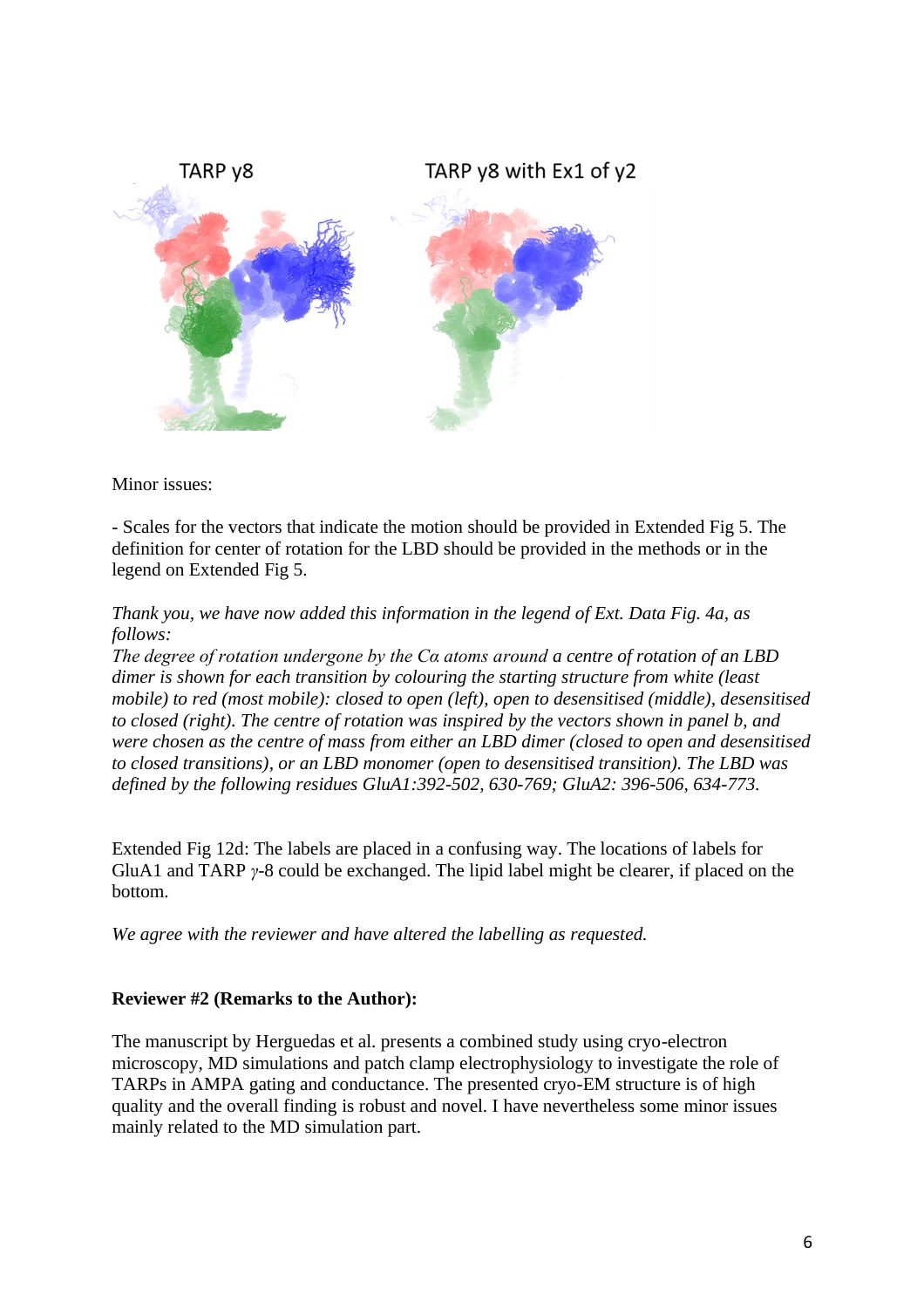#### *We thank the reviewer for their positive comments on our work.*

1. The authors discussed about the MD simulations of GluA1/2-gamma8 complexes. It would be very useful for the readers, if the authors could provide more details about MD simulations in the main text, e.g. How long are the simulations altogether? What were the starting structures of these simulations? Do the simulations of resting state and open state show similar interaction profile between LBD and gamma-8?

*We thank the reviewer for pointing this out. Each simulation was 350 ns long, and the combined simulation time for the resting state is 1400 ns, while that for the open state is 700 ns. We have now included the necessary details for MD simulations in the main text (page 10), including a new interaction profile for the open state in Ext. Data Fig. 8b, c.*

2. The authors described a coupling between the gate and filter entrance via Ile613? Did the authors perform additional mutation studies to confirm the role of Ile613?

*That is a very interesting point. We have now conducted functional experiments, to directly assay coupling between the gate and the selectivity filter. In particular, we show the GluA1 I609A mutation increases conductance of the channel, as predicted from our structures. This can be explained by a widening of the Q582 side chains in the absence of the bulky isoleucine (I609) projecting from the M3 helix. These data are outlined on pages 13/14 and are presented in Fig. 4c of the revised paper. We conducted similar experiments with the analogous GluA2 mutant (I613A) but the responses were too small for accurate measurement by non-stationary noise analysis, as we describe in the revised text (pages 13/14).*

#### **Reviewer #3 (Remarks to the Author):**

The manuscript by Herguedas describes the resolution of GluA1/2 heteromeric AMPA receptor complexes containing the gamma-8 TARP in open and desensitized states. The new information in this report complements two recent studies published in Nature, one from the same research group, which described GluA1/2 with gamma-8 and CNIH2 (Zhang 2021) and native hippocampal AMPA receptors with TARPs, CNIH2, and SynDIG4 (Yu 2021). It is also represents an extension of another study with the receptor complex from the same laboratory in 2019. The data is of high quality as is typical from the Greger laboratory, and the structures are analyzed and discussed rigorously.

#### *We thank the reviewer for their positive comments.*

The key assessment for the current report whether it contributes new, substantive insights to understanding of TARP modulation of AMPA receptor gating. The Introduction does an inadequate job of setting up the context for this study, unfortunately. The Results and Discussion are much more informative in that regard.

*Following the advice of the reviewer, we have revised the introduction and hope that this has improved clarity.*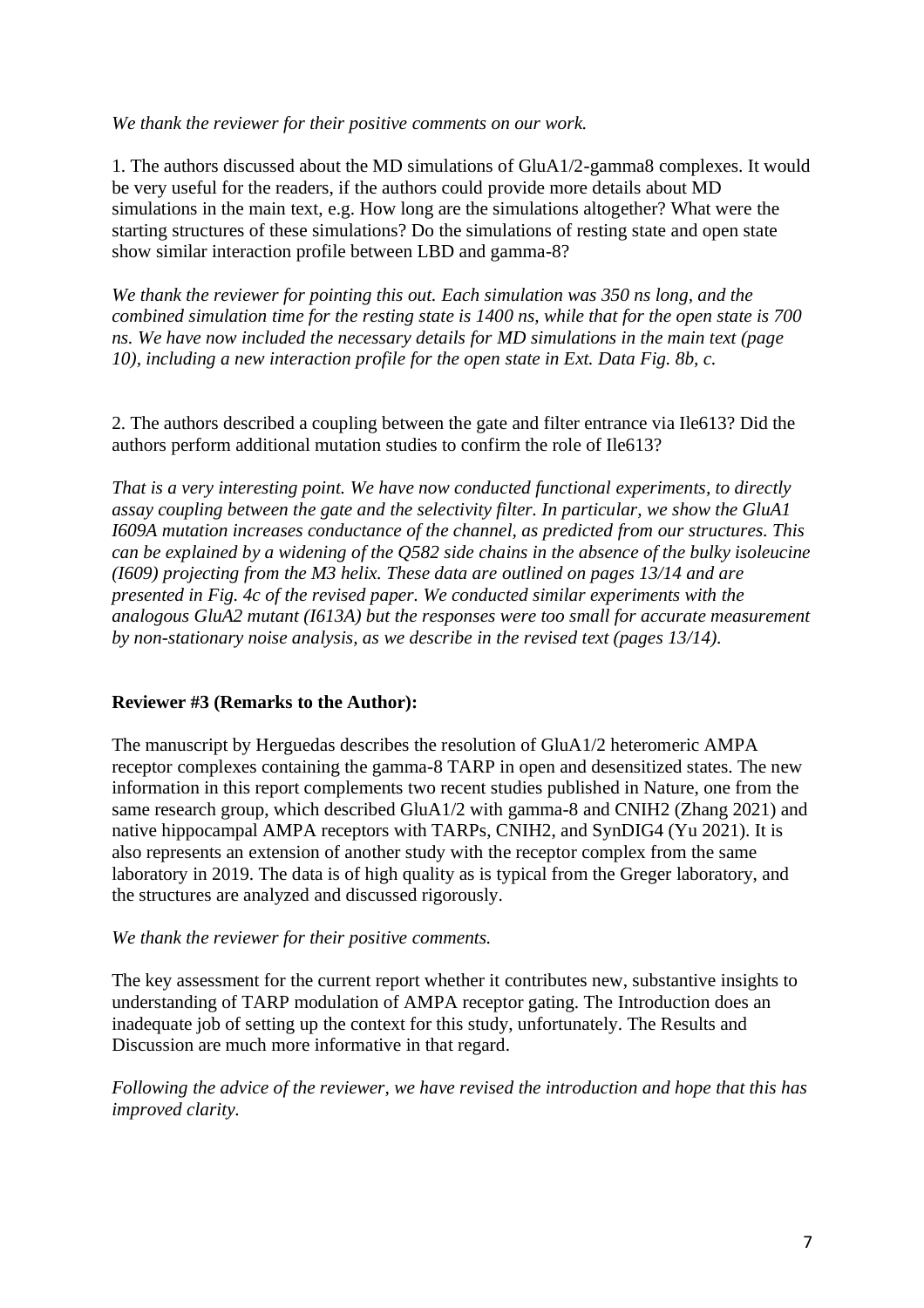The data refines some of the molecular contacts described in previous structures and extend the resolution of contacts between subunits and auxiliary proteins. The take-away messages from this and the earlier 2021 study appear very similar. For example, the last paragraph of the Herguedas Introduction describes, "gating-state-specific contacts of the extracellular γ8 loops with the LBDs and gating linkers", which also was reported in the Zhang 2021 Nature study ("TARPs engage the LBDs and the M1 and M3 gating linkers through their extracellular portion", last paragraph). The current report takes a similar approach but leaves out the CNIH2 protein, which the Yu paper suggests is a common constituent of native AMPA receptors complexes. One is left wanting an explanation from the authors why these results yield a new understanding of TARP modulation of gating because they are inadequately contextualized with existing literature and structures.

*The reviewer queries the novelty of the current study and asks how it extends beyond our recent work (Zhang et al. Nature 2021) and that of others (Yu et al., Nature 2021). To address this, we have revised the text throughout, to clarify how the paper contributes 'new understanding to TARP modulation of gating'. Our current study features a number of key mechanistic findings that are not covered in these two Nature papers, or elsewhere in the literature. Some of these advances were also summarized by reviewer 1, as stated in their review:*

*1. The TARP-γ8 TM4/GluA1 M1 interaction (V220-I569) regulating rectification (Fig. 5)*

*2. Identification of TARP-γ8 beta-1 loop interaction patches on the LBD (Fig. 2)*

*3. Coupling between the selectivity filter and the M3 gate through the Q/R site (Fig. 4a-c)*

*4. State-dependent ion densities in the conduction path (Fig. 4d,e and Extended Data Fig. 10).*

*5. Comparison of gate contacts in open states between γ8-only versus γ8+CNIH2 structure (Fig. 3 and Ext. Data Fig. 11 )*

*6. A potential role of the γ8 beta-4 ('acidic') loop in funneling cations to the pore entry (Ext. Data Fig. 9c,d).*

*As pointed out, none of these insights appear in the two 2021 Nature papers.*

*Importantly, in point 2 (of the above list) we reveal state-dependent interactions between the beta-1 loop and the LBD. These are supported further by newly conducted MD simulations of the open state (page 10 and Ext. Data Fig. 8b,c of the revision) and by additional processing of the cryo-EM data (Ext. Data Fig. 6 and 7). Together, we provide 1 st insights into how a Type-1 TARP engages the receptor during its gating cycle.* 

*With regard to point 3, we have now extended the original structural observations with electrophysiological recordings, demonstrating a functional connection between the isoleucine side chains in the M3 gating helices with the Q/R site at the selectivity filter apex. Coupling between the two major ion constriction elements (gate and selectivity filter) is entirely novel (Fig. 4).*

*In addition to these points, we provide a TMD/ion channel structure of a desensitized state at ~ 3.5 angstrom, permitting direct comparisons to open and resting state receptors of the same AMPAR complex (GluA1/2 associated with two γ8 subunits), enabling in-depth functional characterisations in future studies.* 

#### Minor criticism

The authors state that the TARPs, "modulate gating through currently unresolved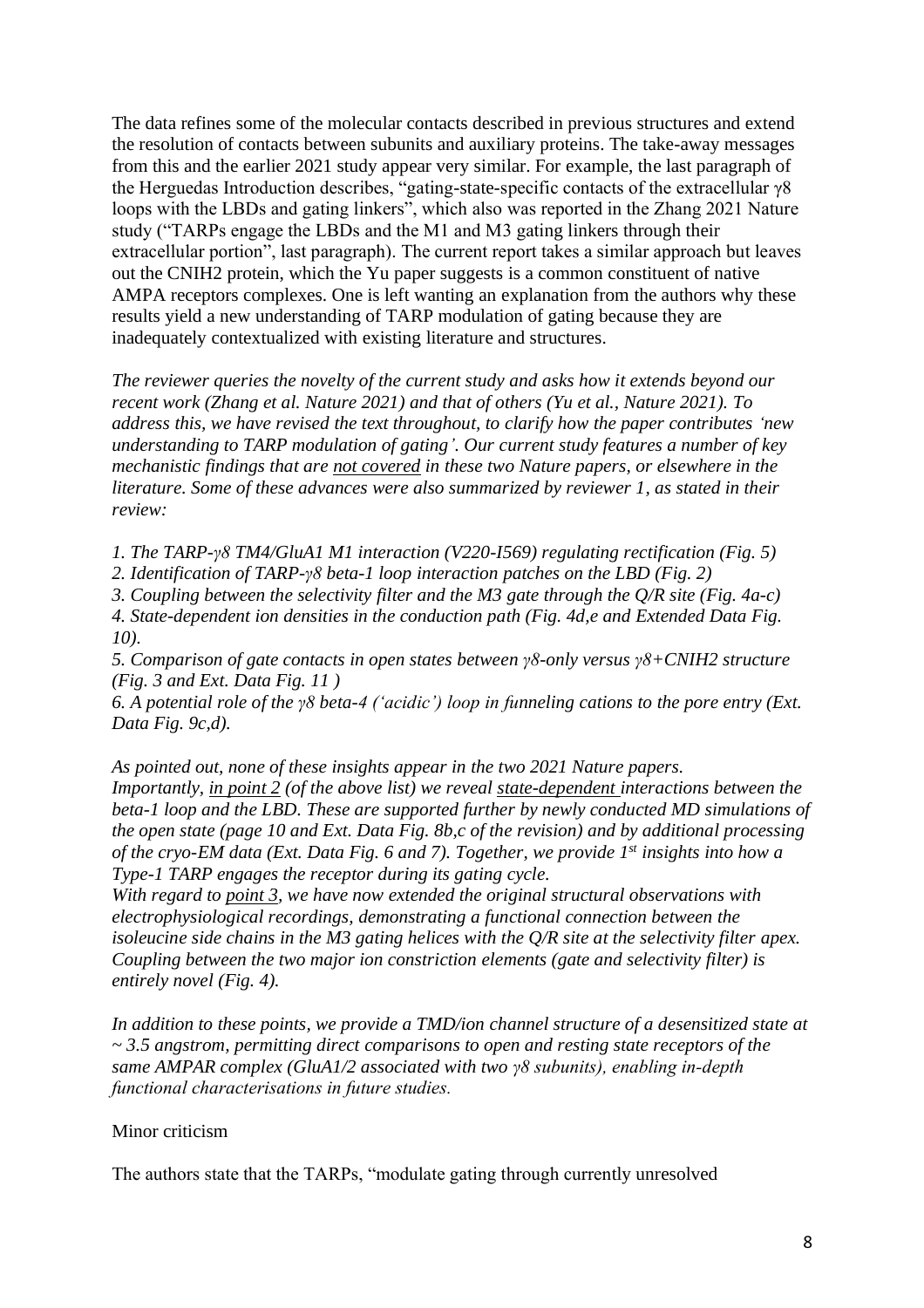mechanisms", and cite studies which arguably report the very thing they claim has not been done. As well, one might note that the Ben-Yaacov 2017 paper is titled, "Molecular Mechanism of AMPA Receptor Modulation by TARP/Stargazin", which could reasonably be interpreted as providing mechanistic insight into modulation of gating by auxiliary subunits. It is difficult to understand why the authors felt obliged to make this sort of sweeping statement given the plethora of contradictory reports. Perhaps they had in mind a narrower meaning; if so, more precise wording is recommended.

*While we agree with the reviewer that some mechanistic insights into TARP action exist, the field is still far from understanding the mechanisms underlying allosteric coupling between TARPs (and any other auxiliary subunit) with the AMPAR. These mechanisms will be essential for understanding how TARPs tune kinetics, hence charge transfer through the AMPA channel, and ultimately synaptic computations. TARPs have now been studied for ~ 20 years, and therefore an extensive list of biophysical changes that TARPs confer onto AMPA receptors, including gating kinetics, ion conductance, rectification by polyamines (intra- and extra-cellular) and effects on AMPAR pharmacology, has been compiled. Some of this is covered in our 2017 Neuron review (Greger et al., 2017). Most of these insights come from mutagenesis combined with functional data - but how these observations actually translate into structural changes, and how these are manifested in the complex AMPAR gating cycle is far from clear. Therefore, our mechanistic understanding of TARP action is currently rudimentary. Obtaining this missing information will require more complete structures that also fully resolve missing elements such as the gating linkers (including side chains), TARP (extracellular) and receptor (intracellular) loops and their C-termini. Resolving AMPAR combinations at different states of the gating cycle, and at better resolution (in the low 2 angstrom range) will be required. The field has not reached this stage but some of these questions are starting to be addressed in our current study.*

*I'd also like to clarify that the above-mentioned Ben-Yaacov study revealed that TARPs associate with the AMPAR M1 and M4 transmembrane helices, which confirmed early AMPAR-TARP structures from the Gouaux and Sobolevsky labs. But, as I pointed out above, how this association transmits functional changes is far from clear. and was not addressed in these studies.*

*Lastly, in the abstract we have changed* "*modulate gating through currently unresolved mechanisms" to "modulate gating through currently incompletely resolved mechanisms" to address the reviewer's point. We have also kept their comments in mind when revising the remainder of the paper.*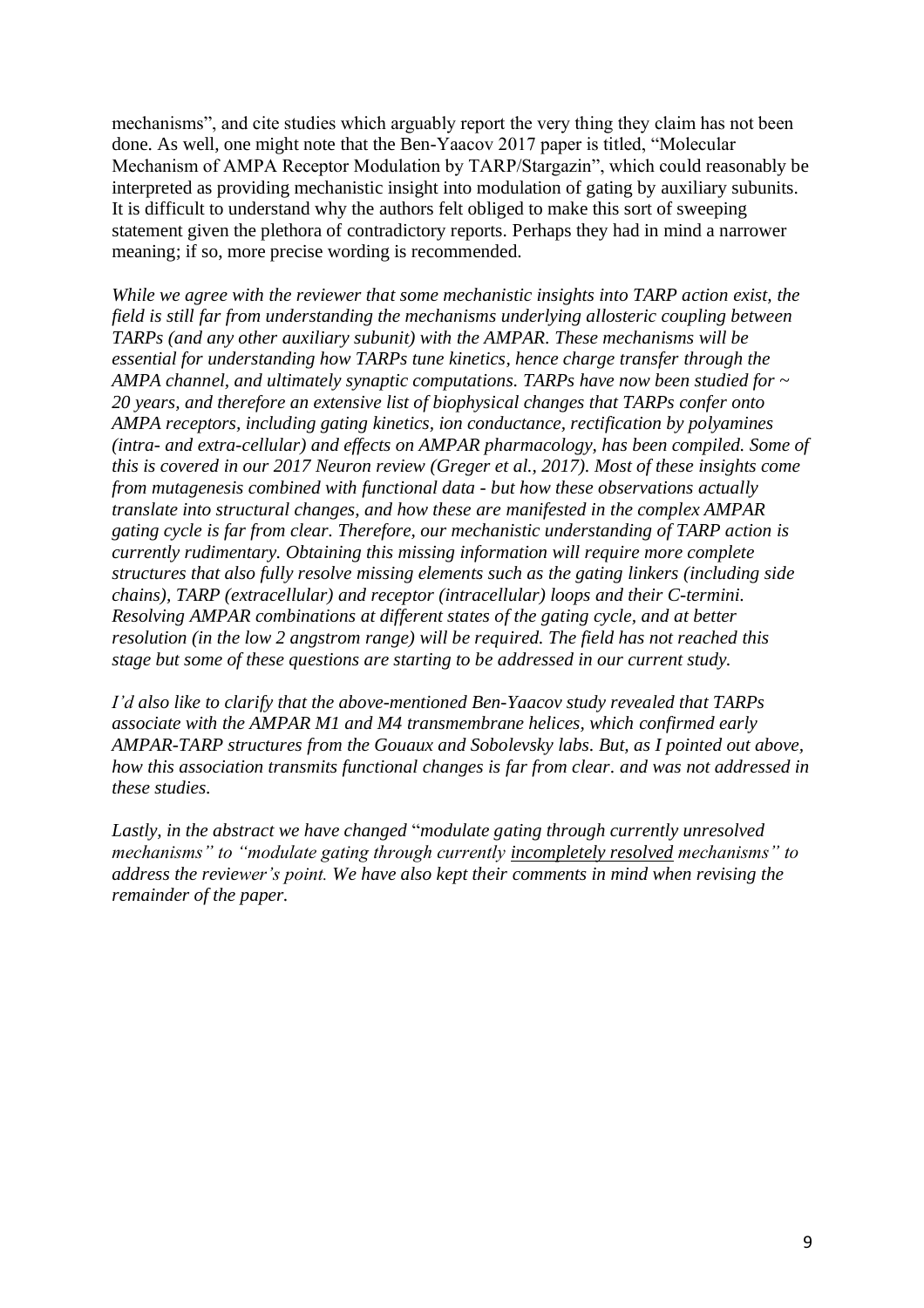<b>REVIEWERS' COMMENTS</b>

Reviewer #1 (Remarks to the Author):

The authors addressed the reviewers' critiques in the revised manuscript. I have two comments, which is up to the authors to decide whether to incorporate into their final version.

1. I recommend the authors to confirm if the residues in the Q/R site are the sole interacting partners of the side chain of I609. I609 might also have van der Waals contact with additional residues in M2. If this is the case the interpretation of the recording phenotype of I609A mutation would require caution.

2. Line 313: This should be corrected to "hydrated Na+ ions", considering that the Pauling radius of Na+ is 0.95Å.

Overall, this a high quality work that advances our understanding of the mechanism of AMPAR modulation by TARPs.

Reviewer #2 (Remarks to the Author):

The authors have addressed all my questions and comments properly.

Reviewer #3 (Remarks to the Author):

Authors effectively clarified the import of new findings in their study. No further concerns.